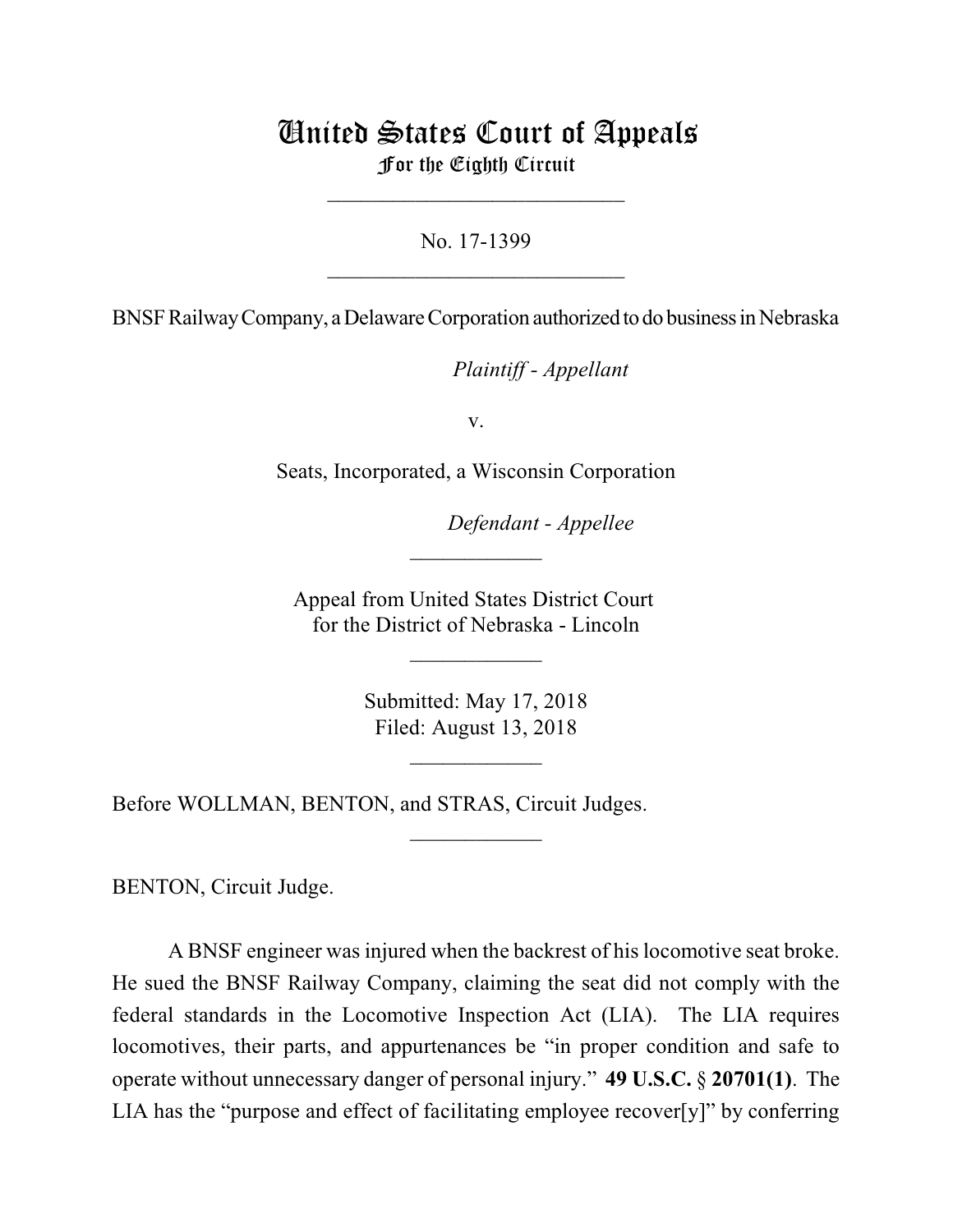on railroads a "duty to provide safe equipment." *Urie v. Thompson*, 337 U.S. 163, 188-89 (1949) (internal quotation marks omitted). An injured employee does not have a private right of action under the LIA. *Id.* An injured employee does have a private right of action under the Federal Employers' Liability Act (FELA). **45 U.S.C. § 51**. BNSF settled a FELA claim with the engineer.

BNSF then sued Seats, Inc., to recover the costs of settlement. Seats designed, manufactured, and marketed the seat that broke. Seats moved to dismiss, arguing that the LIA preempts BNSF's claims. BNSF countered that preemption does not apply to claims based on federal standards of care. The district court, citing a lack of clear authority, granted the motion to dismiss. *See BNSF Ry. Co. v. Seats, Inc.*, 235 F. Supp. 3d 1089 (D. Neb. 2017). *See also Hughs v. Union Pacific R.R. Co.*, No. 5:15- 06079-CV-RK, 2017 WL 1609646 (W.D. Mo. Apr. 28, 2017) (slip op.). BNSF appeals.

This court reviews the grant of a motion to dismiss de novo. *In re Pre-Filled Propane Tank Antitrust Litig.*, 860 F.3d 1059, 1063 (8th Cir. 2017) (en banc). The complainant "must show the plaintiffis entitled to relief, by alleging sufficient factual matter, accepted as true, to state a claim to relief that is plausible on its face." *Id.*, *quoting Ashcroft v. Iqbal*, 556 U.S. 662, 678 (2009) (internal quotation marks and citations omitted).

I.

The issue here is whether the LIA preempts BNSF's products-liability claims based on federally-imposed standards of care. The LIA preempts state legislation because Congress intended it "to occupy the field" of "the design, the construction, and the material of every part of the locomotive and tender and of all appurtenances." *Napier v. Atlantic Coast Line R.R. Co.*, 272 U.S. 605, 611, 613 (1926). *See Malone v. White Motor Corp.*, 435 U.S. 497, 504 (1978) ("The purpose of Congress is the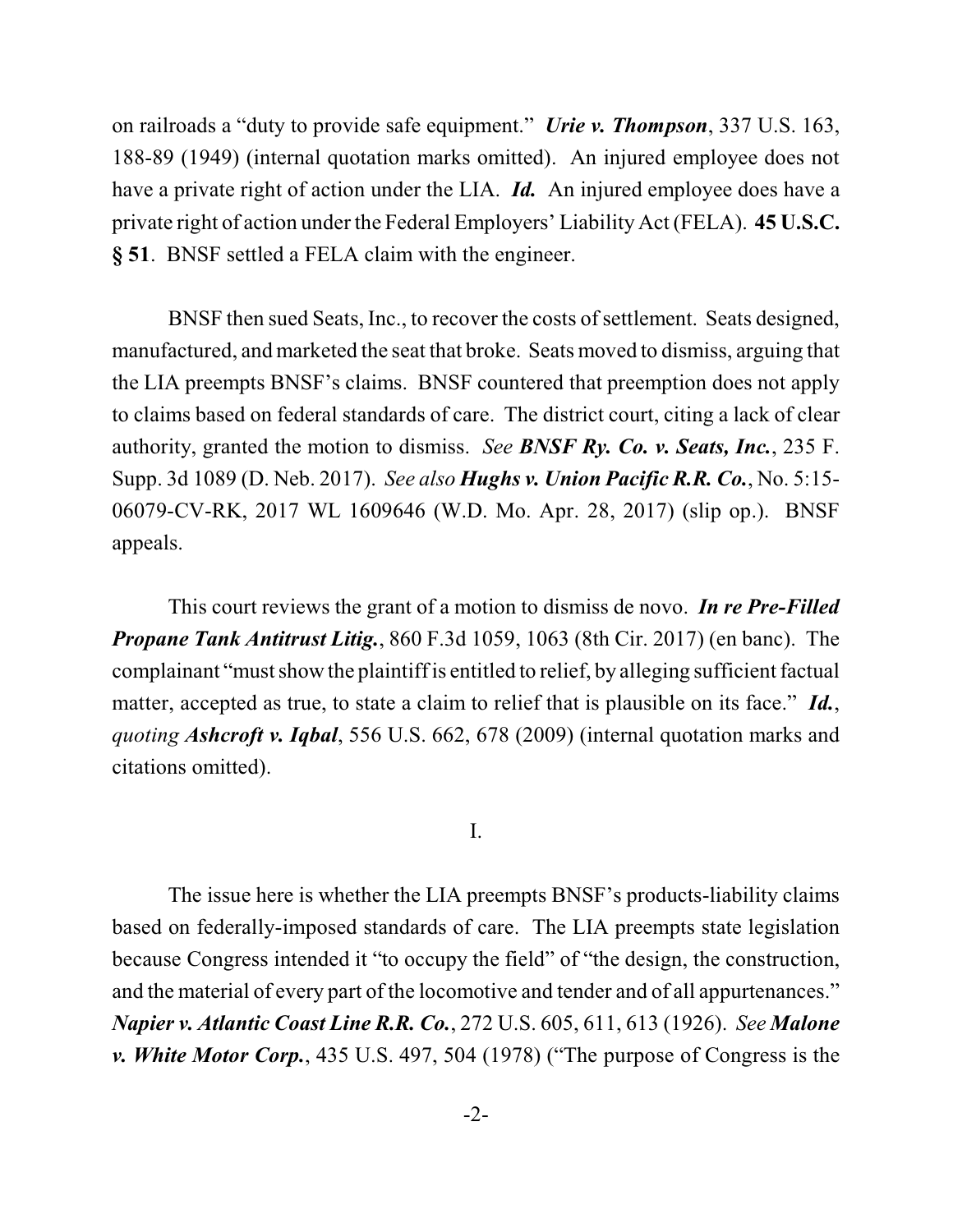ultimate touchstone" of preemption analysis). The holding of *Napier* "admits of no exception for state common-law duties and standards of care." *Kurns v. Railroad Friction Prods. Corp.,* 565 U.S. 625, 637 (2012).

Seats believes that the *Napier* and *Kurns* opinions resolve this case. Seats emphasizes the words "admits of no exception . . .." *Id.* Seats ignores the rest of the sentence: "no exception for state common-law duties and standards of care." *Id.* As *Kurns* puts it, "state common-law duties and standards of care directed to the subject of locomotive equipment are pre-empted by the LIA." *Id. See also First Sec. Bank v. Union Pac. R.R. Co.*, 152 F.3d 877, 880 (8th Cir. 1998) (emphasizing that the LIA preempts state common-law remedies). Neither *Napier* nor *Kurns* addresses the present issue—whether the LIA preempts products-liability claims based on federal standards of care.

Three courts have held that the field preempted by the LIA does not include state common-law actions based on LIA violations. *See Delaware & Hudson Ry. Co. v. Knoedler Mfrs., Inc.*, 781 F.3d 656, 667 (3d Cir. 2015); *BNSF Ry. Co. v. Seats, Inc.*, 349 P.3d 1096, 1100 (Ariz. Ct. App. 2015); *Engvall v. Soo Line R.R. Co.*, 632 N.W.2d 560, 571 (Minn. 2001). *Cf. Norfolk & Western Ry. Co. v. Ayers*, 538 U.S. 135, 162 n.21, 165 n.23 (2003) (citing *Engvall* to support: "FELA defendants may bring indemnification and contribution actions against third parties under otherwise applicable state or federal law" and: "Once an employer has been adjudged negligent with respect to a given injury, it accords with the FELA's overarching purpose to require the employer to bear the burden of identifying other responsible parties and demonstrating that some of the costs of the injury should be spread to them").

The Third Circuit based its holding partly on Supreme Court decisions about other statutes that allow common-law claims to remedy federal violations. *See Knoedler*, 781 F.3d at 662-63*.* The *Knoedler* case focused on the Safety Appliance Acts (SAAs). *See* **49 U.S.C. § 20301**-**06**. The SAAs and the LIA are similar. Both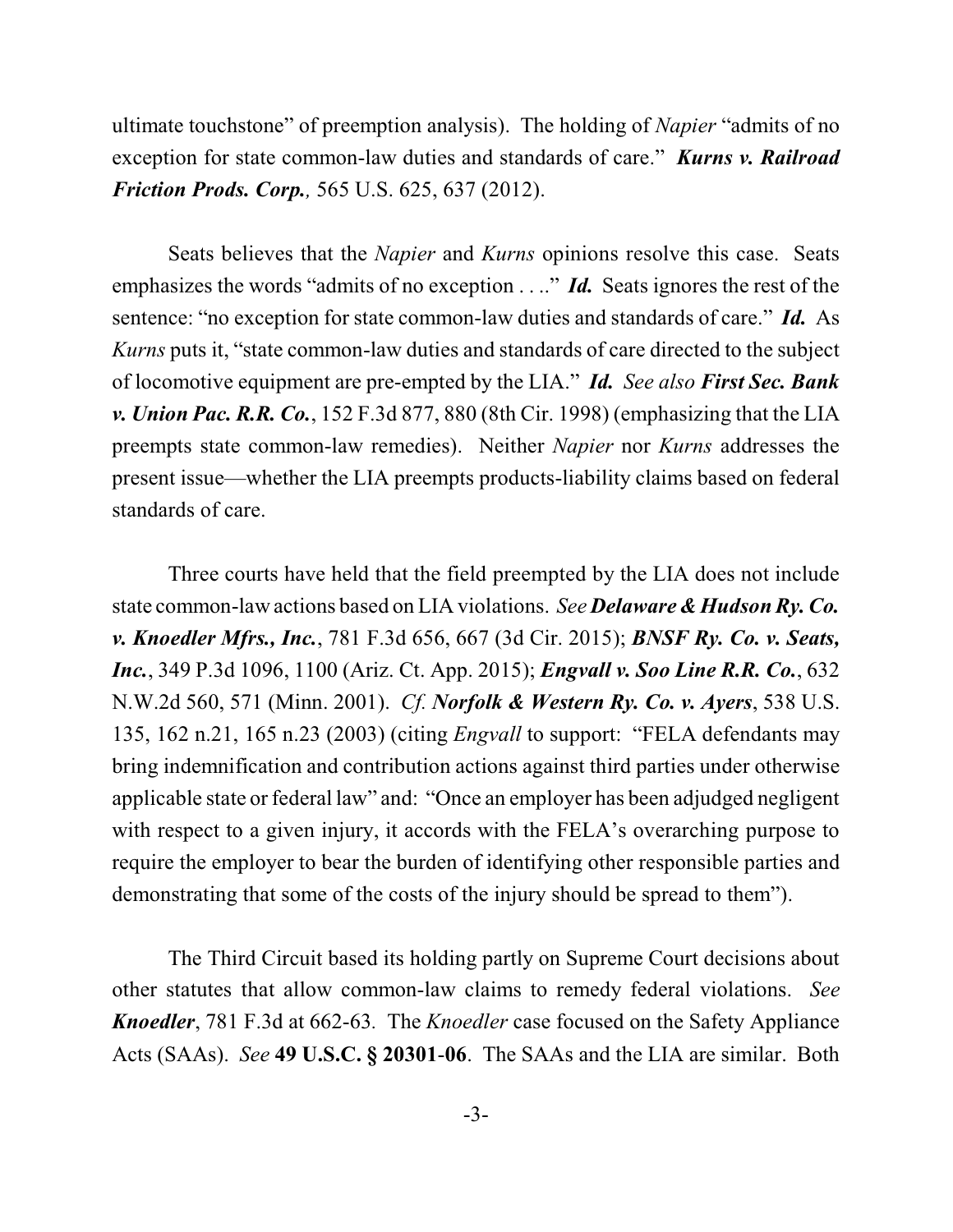regulate locomotive equipment. Both Acts "operate to exclude state regulation whether consistent, complementary, additional, or otherwise." *Gilvary v. Cuyahoga Valley Ry. Co.*, 292 U.S. 57, 60-61 (1934) (SAAs). *Accord Kurns*, 565 U.S. at 637, *citing Napier*, 272 U.S. at 611-12 (LIA). "[T]he same principles apply in an action under the [LIA] as in one under the Safety Appliance Acts." *Tipton v. Atchison, Topeka, & Santa Fe Ry. Co.*, 298 U.S. 141, 151 (1936). The "congressional purpose underlying the [LIA] is basically the same as that underlying the [SAAs]" that locomotives "be employed in ... active service ... without unnecessary peril to life or limb." *Urie*, 337 U.S. at 190 (ellipses in original) (internal quotation marks and citation omitted). Neither Act gives a private right of action to the injured employee. *Id.* at 188-89. Both Acts are enforced by a private right of action under FELA. *Id.*

The SAAs allow state common-law claims by nonemployees for federal violations. *See Crane v. Cedar Rapids & Iowa City Ry. Co.*, 395 U.S. 164, 166 (1969) (a "nonemployee must look for his remedy to a common-law action in tort, which is to say that he must sue in a state court, in the absence of diversity, to implement a state cause of action"). *Cf. Breisch v. Cent. R.R. of N.J.*, 312 U.S. 484, 486 (1941) (finding there is no "longer a question as to the power of the state to provide whatsoever remedy it may choose for breaches of the [SAAs]. The federal statutes create the right; the remedy is within the state's discretion"); *Tipton*, 298 U.S. at 147-48 (the SAAs "do not give a right of action for their breach, but leave the genesis and regulation of such action to the law of the states"). "Like the LIA, the SAAs are silent as to whether state remedies are preempted. Despite that silence, the Supreme Court decided . . . that relief under state law was not preempted." *Knoedler*, 781 F.3d at 664.

Seats argues that state claims based on federal standards of care threaten national uniformity. "But the enforcement under state law of a federal standard of care does not undermine national uniformity because it does not impose conflicting regulations that a railroad must heed during interstate travel." *Id.* at 666. Seats asserts the LIA's standard is "amorphous." To the contrary, it is as definite and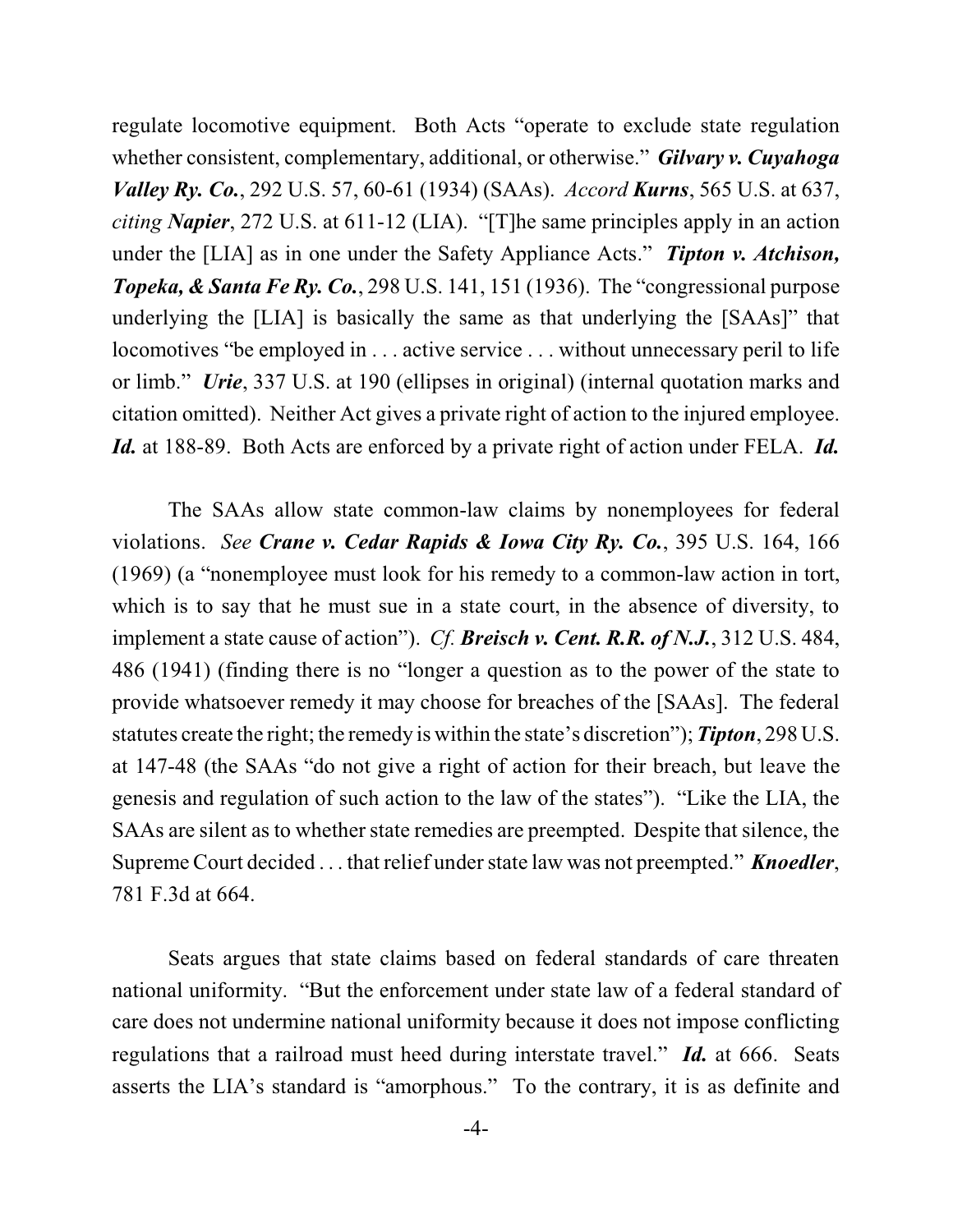certain as any rule submitted to a jury. *See Baltimore & Ohio R.R. Co. v. Groeger*, 266 U.S. 521, 523-24 (1925) (rejecting assertion that the LIA "prescribes no definite or ascertainable standard of duty").

If this court "were to hold that state law claims asserting a violation of the LIA are preempted, railroads would be left with no remedy, no matter how obvious or egregious the liability of an equipment supplier." *Knoedler*, 781 F.3d at 664. The district court erred in ruling that the LIA preempts BNSF's products-liability claims.

II.

In a contract with General Electric—the locomotive manufacturer—Seats agreed to manufacture the seat "in compliance with the LIA" and sell it for installation in the locomotive. BNSF alleges a violation of this contractual obligation.

First: "Just as there is room for state tort remedies, there is room for state contract remedies associated with the federal standards embodied in the LIA." *Id.* at 667.

Second: BNSF's breach-of-contract claim does not require compliance with a state duty or standard of care, but enforcement of a contract. *Id.* Contractual duties are voluntarily assumed, not imposed by state law. *Id.* "[R]egardless of the breadth of preemption: duties voluntarily undertaken cannot be considered as 'state imposed.'" *Id.* at 668. *See American Airlines, Inc. v. Wolens*, 513 U.S. 219, 228  $(1995)$  (preemption does not "shelter airlines from suits alleging no violation of stateimposed obligations, but seeking recovery solely for the airline's alleged breach of its own, self-imposed undertakings").

Seats claims that BNSF's breach-of-contract claim "repackaged" its productsliability claims and is not within the "narrow exception" in *Wolens*. To the contrary,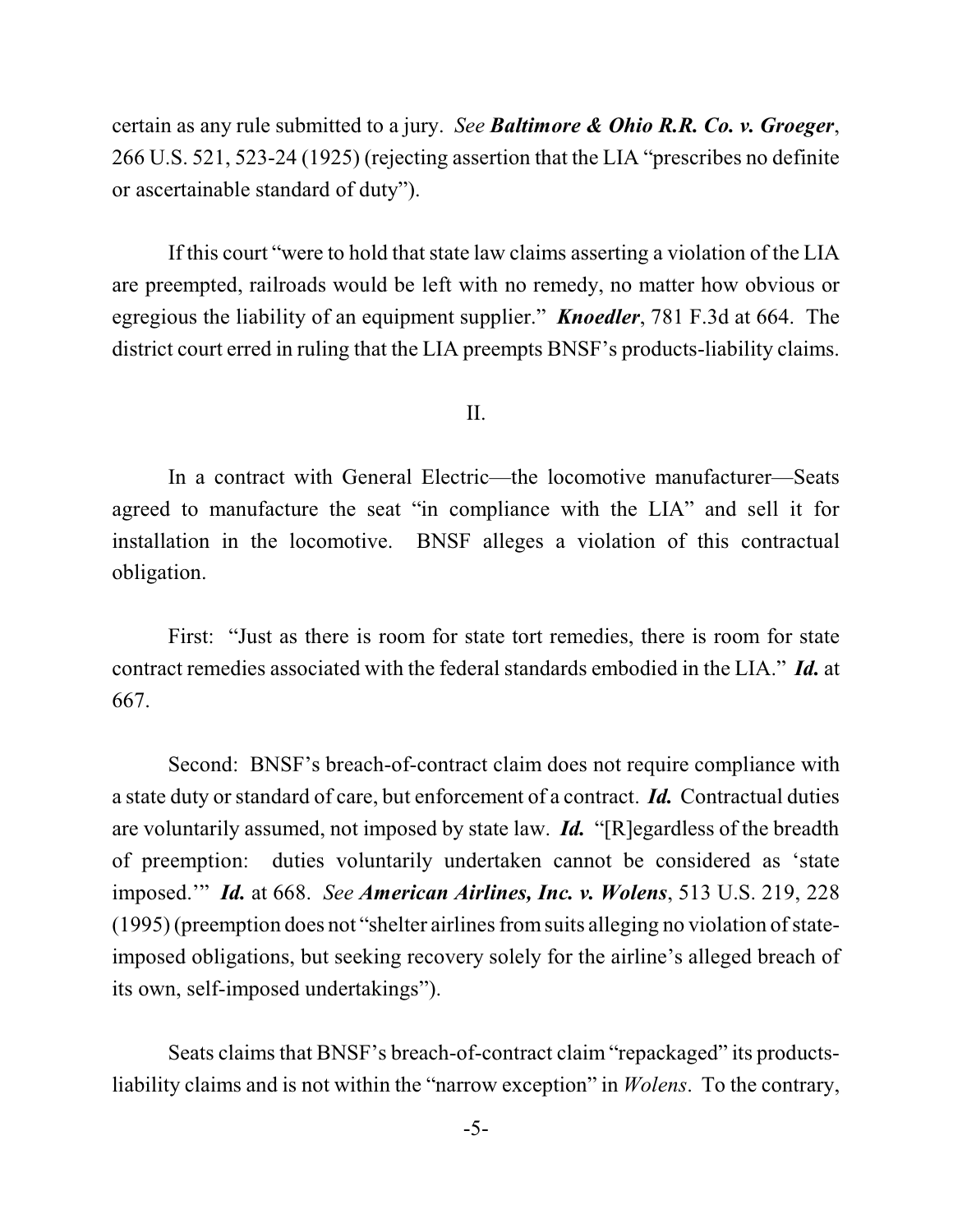Seats's requirement to comply with the LIA is a self-imposed undertaking. Federal laws do not preempt breaches of "self-imposed undertakings." *See, e.g.*, *id.* (finding the Airline Deregulation Act does not preempt suits seeking recovery for breach of airline's own, self-imposed undertakings); *Cipollone v. Liggett Grp., Inc.*, 505 U.S. 504, 526 (1992) (plurality opinion) (finding the Federal Cigarette Labeling and Advertisement Act does not preempt suits seeking recovery for a breach of voluntarily undertaken contractual commitment). *See generally Bible v. United States Student Aid Funds, Inc.*, 799 F.3d 633, 654 (7th Cir. 2015) (breach-ofcontract claim not preempted by federal law when plaintiff "seeks only to enforce the federal standards that the parties agreed to in their contract"); *UPS Supply Chain Sols., Inc. v. Megatrux Transp., Inc.*, 750 F.3d 1282, 1294 (11th Cir. 2014) ("Enforcement of a self-imposed undertaking" is not preempted by federal law).

"To hold that the LIA preempts all breach-of-contract claims would allow, and perhaps encourage, manufacturers to make grand contractual promises to obtain a deal and then breach their duties with impunity." *Knoedler*, 781 F.3d at 668. The district court erred in ruling that the LIA preempts BNSF's breach-of-contract claim.

## III.

The district court did not address Seats's "remaining grounds" to dismiss the breach-of-contract and equitable claims, which are remanded to the district court. "When it would be beneficial for the district court to consider an alternative argument in the first instance, we may remand the matter to the district court." *Loftness SpecializedFarm Equip., Inc. v. Twiestmeyer& Assocs.*, 742 F.3d 845, 851 (8thCir. 2014), *citing Schweiss v. Chrysler Motors Corp.*, 922 F.2d 473, 476 (8th Cir. 1990) (remanding to the district court to consider an alternative basis because "we would benefit from having the District Court decide the issue . . . before we address it"), *Lafarge N. Am., Inc. v. Discovery Grp., LLC*, 574 F.3d 973, 986 n.9 (8th Cir. 2009) (declining to consider alternative bases because "we believe it would be beneficial for the district court to address these issues in the first instance"), *and Williams v.*